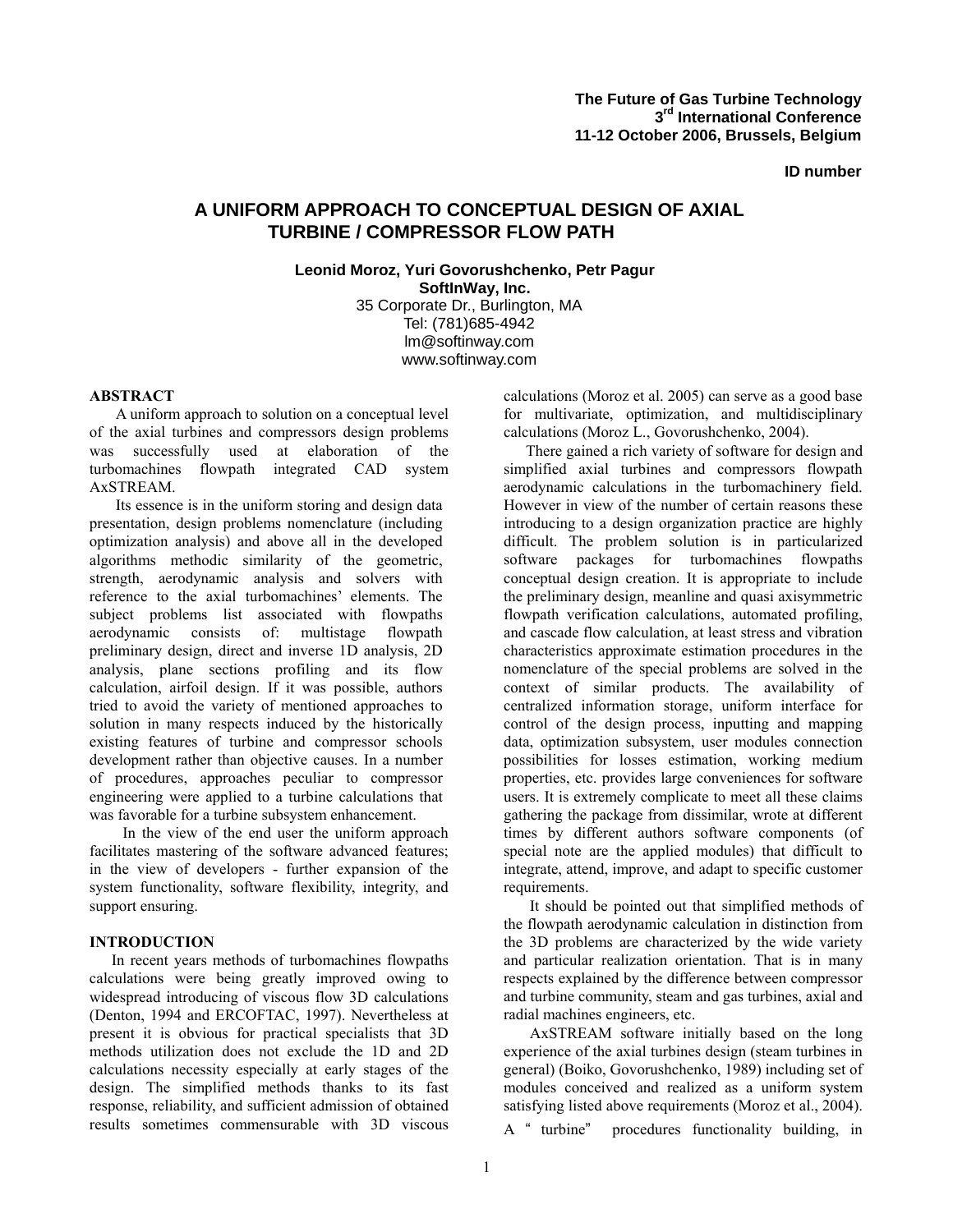particular, cooled gas turbines calculation did not call any principle difficulties. Axial compressors design and analysis problems introduction was decided to realize on the methodical base proposed for axial turbines with the best use of already existing invariant subsystems scopes.

In the first section of the article the architecture of axial turbomachines conceptual design integrated system is briefly described so as to pick out elements the most subjected to changes through the new functionality connection. Then an attempt of outlining axial turbomachine flowpath 1D aerodynamic calculation theory basis that describe process in turbine as well as in compressor is made. Next as an example of a uniform approach turbine and compressor multistage flowpaths preliminary design procedures are described that have received little attention in literature in contrast to verification calculations. In concluding section axial turbine and compressor flowpath design examples are given for software scopes demonstration.

For convenience of the main material perception there are some computations in the appendix.

## **NOMENCLATURE**

#### *Variables*

- F area
- G mass flow rate
- H rothalpy
- $H_t$  load factor
- $L<sub>u</sub>$  specific work
- N capacity
- R reaction
- c absolute velocity
- d diameter
- i specific enthalpy
- l blade length
- p pressure
- s specific entropy
- u tangential velocity
- w relative velocity
- α flow angle in absolute frame
- $\beta$  flow angle in relative frame
- $\delta$  flow deviation angle
- ε accuracy
- ζ relative loss
- η efficiency
- $\pi$  pressure ratio
- ρ density
- φ,ψ stator/rotor velocity coefficients
- ω rotation speed  $\overline{\omega}$  total pressure loss coefficient
- 

*Functions* 

- *I* (p, s) specific enthalpy
- *P* (i, s) pressure
- *S* (p, i) specific entropy
- *i\**(…) cascade design incidence
- *δ*(…) flow deviation angle
- $\eta$  (G,  $p_0^*$ ,  $i_0^*$ ,  $p_{2n...}$ ) turbine estimated efficiency

## $\rho$  (p, i) density

- *φ* (…), *ψ* (…) stator/rotor velocity coefficients
- **ω**(...) total pressure loss coefficient

*Subscripts*

- 0 at the stage inlet, at the beginning of the process
- 1 in section 1
- 2 in section 2
- 3 in section 3
- N related to the nozzle
- R related to working wheel
- I internal (efficiency)
- as assigned
- h hub
- t in the isentropic process
- u peripheral
- w in the relative frame
- z axial
- *Superscripts* 
	- stagnation parameters. cascade design incidence

### **SYSTEM ARCHITECTURE**

Architecture of the modern system of turbomachinery flowpath conceptual design has to match a number of requirements:

- involve a set of design modules necessary for design procedures performing in 1D and 2D formulation with the blade crown 3D geometric models availability for final refinement by means of 3D aerodynamic and stress calculations;

- make it possible to automate multivariate and optimization calculations using putted in system models;

- ensure an interactive design scenario realizing adaptability with the opportunity of return at the early stages, versions support, project integrity, etc;

- to give user convenient mechanisms for input, change, reflection data, accounting forming and data export into the other systems;

- ensure expansibility, scalability, and maintainability.

Conceptual design system subsystems are divided into application (meant for subject problems for design object of the specified type) and invariant (independent of the design object and the problem being solved). As may be seen on the Fig.1 a major subsystems part is related to invariant and does not require essential alteration at addition in the system new applied models and methods. Components gain an access to projects data and reference book through the associated mechanisms with data base only and never exchange data with each other. That's why there is no need to rewrite already existed software components at introduction into the system new models or procedures and it is requires extending data nomenclature.

Inclusion in the system axial compressor calculation and design has required new procedures development of the multistage flowpath preliminary design and inverse stage calculation, flowpath meanline verification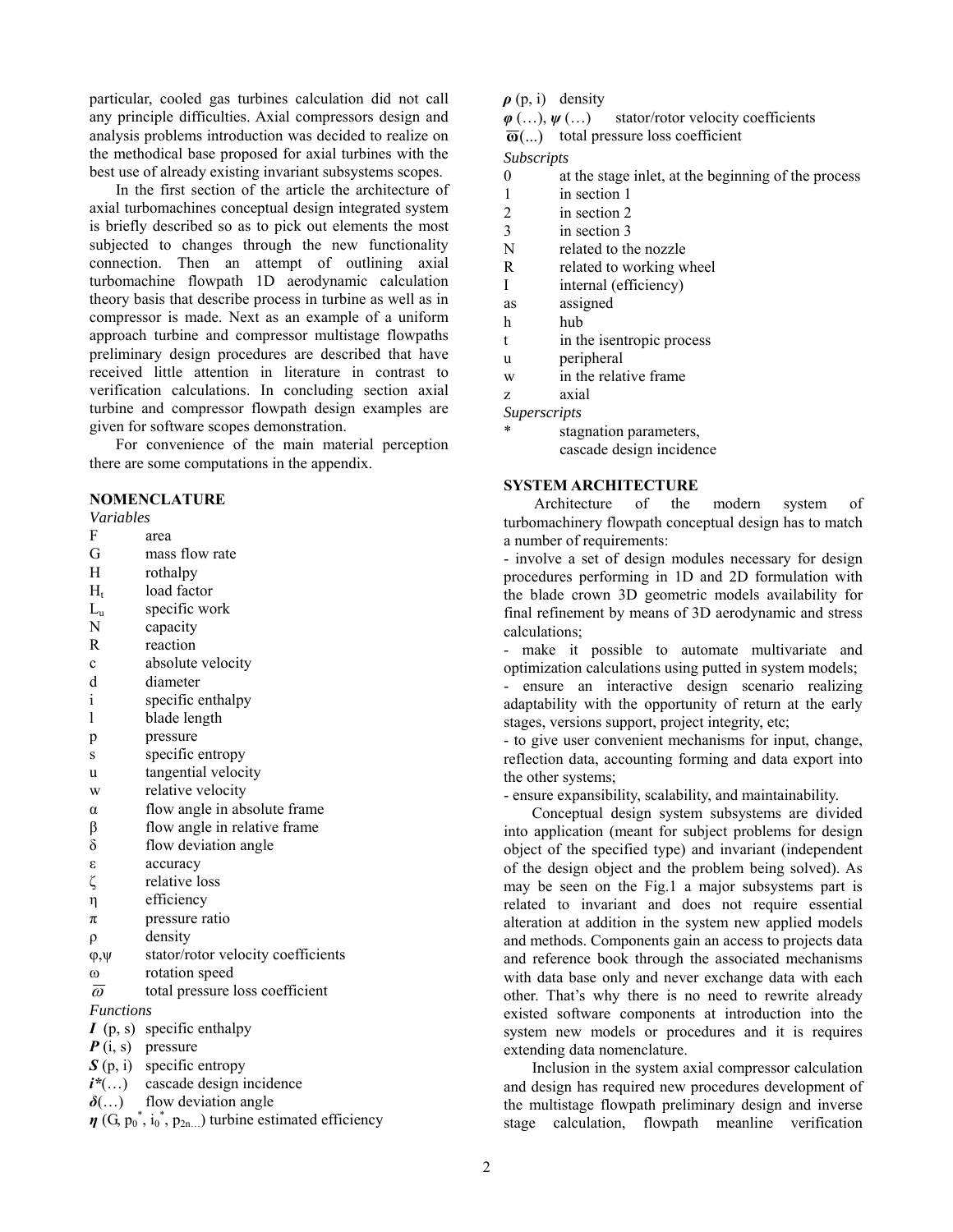calculation and stage by stage axisymmetric calculation. In the plane cascades profiling subsystem new method of the profile design by mean line and thickness distribution has added which in some cases turned out a convenient tool for turbine cascade design. Flow calculations along profile outline, boundary layer, and profile losses procedures turned out to be suitable for compressors cascades practically without any changes.

Further we shall take a close look at the axial turbomachines multistage flowpath 1D analysis and synthesis problems because of article size do not allows 2D calculations features consideration that are however in many respects coincide with 1D one.

## **AXIAL TURBINES AND COMPRESSORS 1D ANALYSIS**

In literature even elementary theory of axial turbomachines is outlined separately. In the compressor subsystems elaboration process " from the ground" clearly a will arise to use mechanism applied earlier in axial turbine design and analysis down to the limit.

One dimensional steady equilibrium adiabatic flow in the flow path in a reference frame rotating with the speed ω is described by a system of equations (Boiko, Govorushchenko, 1989):

energy equation 
$$
H = i + \frac{w^2 - u^2}{2}
$$
; (1)

continuity equation  $G = \rho F w_z$ ; (2) process equation

based on velocity loss coefficient

$$
s_0 = \mathbf{S}(p, \frac{1}{\psi^2}(i - (1 - \psi^2)i_{0w}^*))
$$
 (3a)

based on total pressure loss coefficient

$$
s_0 = \mathbf{S} \left( \frac{p_w^* - \overline{\omega} p_0}{1 - \overline{\omega}}, i_w^* - \frac{u^2}{2} + \frac{u_0^2}{2} \right) \tag{3b}
$$

state equations

$$
\rho = \rho(p, i); \quad s = S(p, i);
$$
  
\n
$$
p = P(i, s); \quad i = I(p, s); \tag{4}
$$

To solve this system of equations in direct formulation, the parameters required are as follow: -stage entry total pressure and enthalpy  $p_0^*$ ,  $i_0^*$ ;

-inlet flow angle;

-pressure downstream of stage  $p_{2as}$  for turbine or  $p_{3as}$  for compressor;

-rotational speed ω;

-mean diameters and blade lengths of cross-sections;

-cascade gauging (for turbine) or geometry (for compressor) exit angles*;*

-data for cascade's velocity or total pressure loss coefficients estimation: chord lengths, blade counts, edge thickness, entry metal angles, etc;

- data for additional energy loss computation: seal types and dimensions, radial and axial gaps dimensions, etc.

Denote the nozzle output section by 1 in turbine stage and in compressor by 3.

Then regardless of machine type denote inlet station by 1, outlet station by 2.

Transform the equation of continuity downstream the vane into equation with unknown  $c_1$  ( $c_3$ ) and G.

for turbine stage:

$$
G = \boldsymbol{\rho} \, \left( \, p_1, i_1 \, \right) c_1 \sin \alpha_1 F_1 \, ; \tag{5a}
$$

for compressor stage:

$$
G = \boldsymbol{\rho} \, (p_3, i_3) c_3 \sin \alpha_3 F_3; \tag{5b}
$$

Similarly, for the equation of continuity downstream of working wheel we obtain:

$$
G = \rho (p_2, i_2) w_2 \sin \beta_2 F_2,
$$
\n(6)

\nwhere  $H = i_1 + \frac{c_1^2}{2} - u_1 c_{1u}$ ;

\n
$$
p_1 = P (i_0^* - \frac{c_1^2}{2\rho^2}, s_0^*);
$$
\n
$$
i_1 = i_0^* - \frac{c_1^2}{2}; \quad s_1 = S(p_1, i_1);
$$
\n
$$
i_2 = H + \frac{u_2^2}{2} - \frac{w_2^2}{2};
$$
\nfor turbine stage:

\n
$$
u^2 = w^2
$$

$$
p_2 = P\left(H + \frac{u_2^2}{2} - \frac{w_2^2}{2\psi^2}, s_1\right);
$$

for compressor stage:

$$
s_2 = \mathbf{S}(\mathbf{P}(H + \frac{u_2^2}{2} - \overline{\omega}_R(p_{1w}^* - p_1), s_1);
$$
  
\n
$$
p_2 = \mathbf{P}(i_2, s_2);
$$
  
\n
$$
i_3 = i_2^* - \frac{c_3^2}{2}; s_3 = \mathbf{S}(p_2^* - \overline{\omega}_N(p_2^* - p_2), i_2^*);
$$
  
\n
$$
p_3 = \mathbf{P}(i_3, s_3);
$$

This equation includes unknown quantities  $G_1$ ,  $w_2$  (for turbine) or G,  $w_2$ ,  $c_3$  (for compressor).

The third equation is as follows:

for turbine stage:

$$
p_2 = p_{2as}.\tag{7a}
$$

for compressor stage:

$$
p_3 = p_{3as} \tag{7b}
$$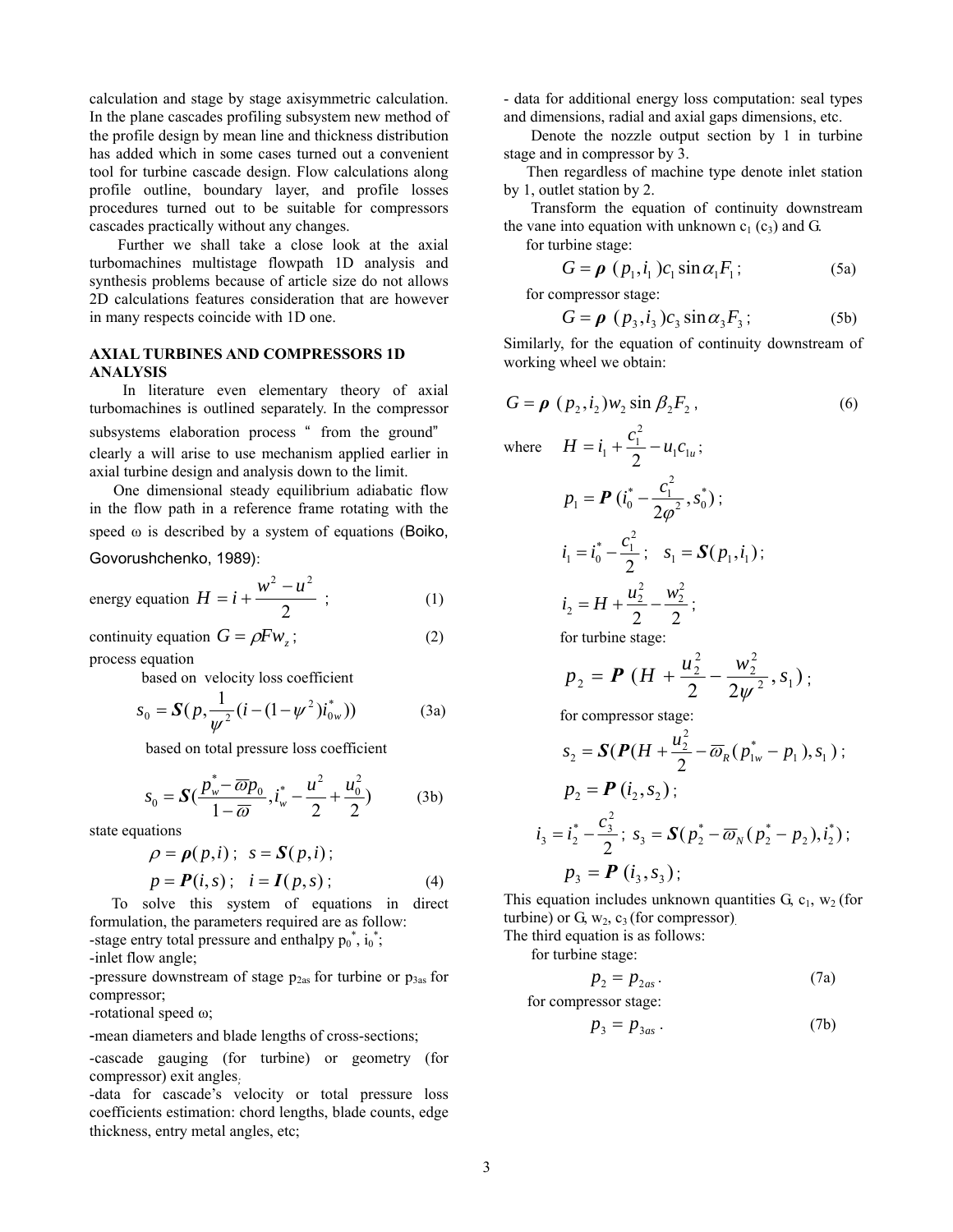

Fig. 1. Turbomachinery flowpath conceptual design architecture

If velocity coefficients  $\varphi$  and  $\psi$  or total pressure loss coefficients  $\overline{\omega}_R$  and  $\overline{\omega}_N$  are known, then there are three equations to determine unknown G,  $c_1$ , w<sub>2</sub> or G, w<sub>2</sub>,  $c_3$ . In a general form, these are as follows:

for turbine stage (5a, 6, 7a):  $g_1$   $(G, c_1) = 0$ ;  $g_2(G, c_1, w_2) = 0;$  (8a)  $g_0(G, c_1, w_2) = 0$ .

for compressor stage (6,5b, 7b):

$$
g'_2(G, w_2) = 0;
$$

$$
g_3(G, w_2, c_3) = 0;
$$
 (8b)  

$$
g_0(G, w_2, c_3) = 0.
$$

The system is solved numerically by minimizing the sum of disparity squares  $g_1^2 + g_2^2 + g_0^2$  or by a method of conjugated gradients. With regard to the methods used, the multistage flow path computations are the same as for the single stage analysis. 0 2 2  $g_1^2 + g_2^2 + g_0^2$  or  $g_2^2 + g_3^2 + g_0^2$ '2 3  $g_2^{2} + g_3^{2} + g_4$ 

Equations (1)-(4) with boundary conditions describe 1D flow through the turbine as well as compressor. Physical distinction in the processes is that the specific work  $L_u = u_1 c_{1u} - u_2 c_{2u}$  turns out (in view of defined by cascade geometry angle of the flow input or output) either positive (in turbine) or negative (in compressor) and accordingly the flow expansion (up to pressure  $p_{2as}$ ) or flow compression (up to pressure  $p_{3as}$ ) takes place.

In the equations  $(5)$ ,  $(6)$  cascade outlet flow angles in general case are complicated function of the flowpath geometric parameters (Aungier, 2003). If for turbine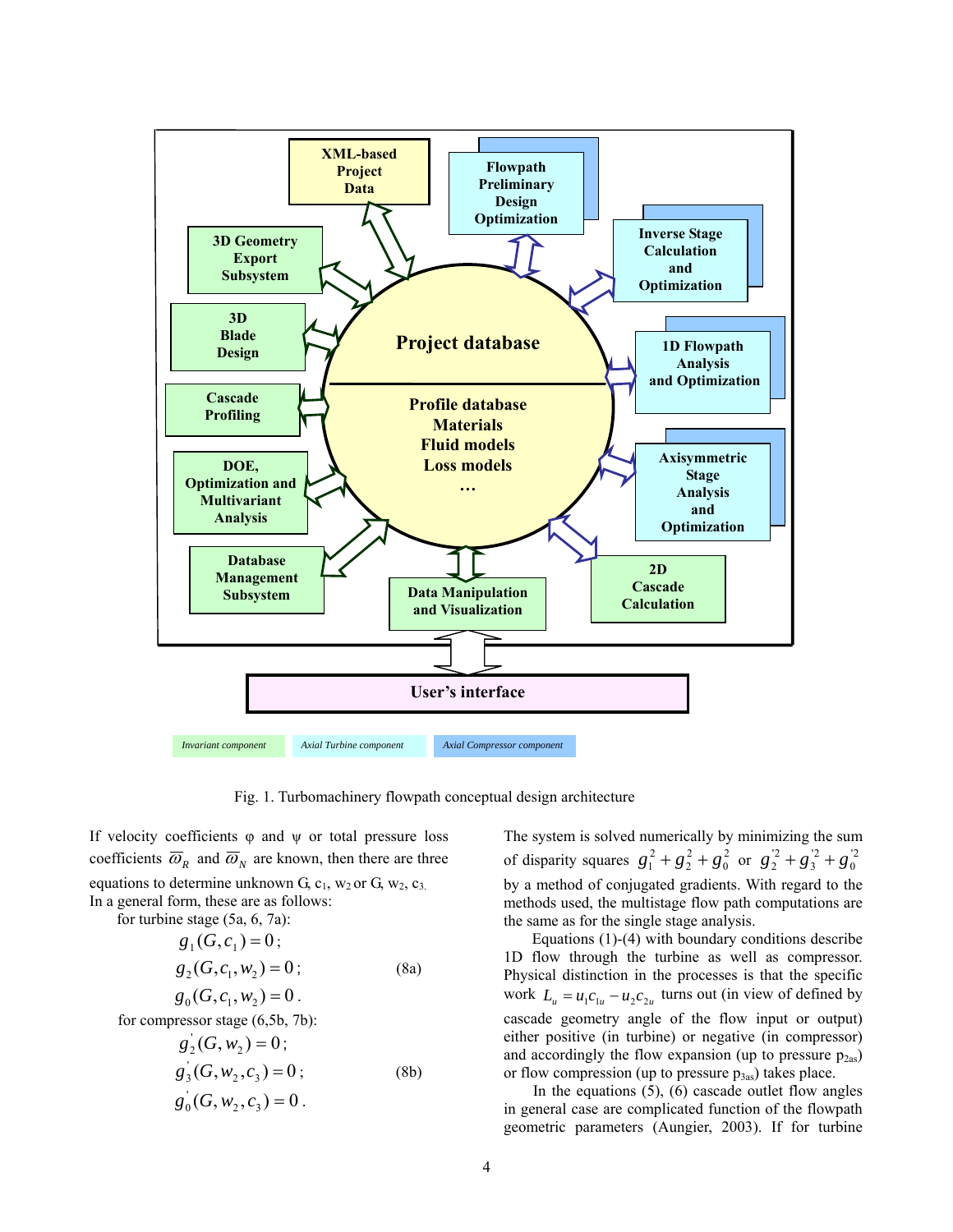flow angles can be taken equaled to cascade gauging angles with reasonable reliability (and should be recalculated at cascade outlet flow supersonic velocities) so for compressor stages calculations the correct determining of the flow deviation angles from geometric ones is critical.

Velocity coefficients (Craig and Cox, 1970) and total pressure loss coefficients (Aungier, 2003) depending on cascade geometric and mode parameters can be either adjusted in external with relation to solution equations (8a) or (8b) iterations or calculated directly when solving. We know from experience that at compressors flowpath calculations it is more advisable to apply the direct calculation of loss coefficients; it takes place when dependences for them are assigned analytically (not tabulated data) only.

In the current version the turbomachinery flowpaths 1D calculation is still realized by the different software modules but it is clear that in the future they can be combined in a single solver.

# **PRELIMINARY DESIGN PROCEDURES**

## **Preliminary design algorithm**

Preliminary design is a rapid turbomachine (multistage) flowpath design procedure at minimum information usually includes inlet gas-dynamic parameters, backpressure (capacity), mass flow rate, rotational speed, dimensions, design restrictions. The result of preliminary design is a construction satisfying assigned parameters, restrictions, and ensuring the maximum of the chosen performance criterion, for example efficiency.

Axial turbines preliminary design (Govorushchenko et al., 1991) supposing stage heat calculation inverse 1D problem utilization includes flowpath synthesis procedure, automated design, calculation and algorithm of optimization with a quasirandom search use. This method was applied also to the multistage axial compressor preliminary design. The best solution search is realized in accordance with a scheme shown on the Fig.2.

In a general way method assumes process development with flowpath efficiency approximate evaluation utilization and number of stages calculation by the assigned average loading level. Next, meridian dimensions and cascade angles can be determined on the assumption about the fulfillment of some condition on the stage uniformity (congruence). A part of the geometric parameters like chords, gaps, and others are assigned according to the set of rules making an object of the computer-aided design. Flowpath synthesis is completed with "detailed" inverse stage by stage aerodynamic calculation (see APPENDIX).



Fig. 2. Preliminary design block scheme.

Formulas on a pseudo code are adduced by means of the turbines and compressors flowpaths synthesis stages can be realized (with variants).

#### **Axial Turbine Synthesis Sequence**

Given:  $p_0^*$ ,  $i_0^*$ ,  $p_{2n}$ , G,  $\omega$ ,  $d_1$ ,  $l_1$ ,  $\alpha_0$ =90,  $R_h$ ;

*Turbine*  $s_0 = S(p_0^*, i_0^*); \rho_0 = \rho(p_0^*, i_0^*);$  $H = i_0^* - I(p_{2n}, s_0);$  $\eta = \eta$  (G,  $p_0^*$ ,  $i_0^*$ ,  $p_{2n}$ ,...);  $i_{2n} = i_0 - H \eta$ ;  $s_{2n} = S (p_{2n}, i_{2n})$ ; *1-st stage*   $d_{1h} = d_1 - l_1;$  D/l =  $d_1$ / l<sub>1</sub>;  $R = 1 - (1 - R_h) (1 - 1 / (D/I))$ <sup>1.8</sup>; *guess*  $\rho_1 = \rho_0$ ; *Iterative more precise density definition:*   $c_{1u} = 2 u_1 (1 - R);$   $c_{1z} = G / (\pi d_1 l_1 \rho_1);$  $\alpha_1$  = *arctg* (c<sub>1z</sub>/c<sub>1u</sub>);  $c_1 = c_{1u} / \cos{(\alpha_1)}$ ;  $v_{0h} = u_{1h}/C_0;$  $n_s$  = **floor** (8 H / ( (ω d<sub>1h</sub> / v<sub>0h</sub>)<sup>2</sup> – c<sub>1z</sub><sup>2</sup>/2) + 0.5);  $\Delta i = (i_0 - c_{1z}^2 / 2 - i_{2n}) / \text{ns};$  $\Delta s = (s_{2n} - s_0) / ns;$  $ΔH = (Δi + c<sub>1z</sub><sup>2</sup>/ 2)/η;$  $p_2 = P(i_0^* - c_{1z}^2 / 2 - \Delta i, s_0 + \Delta s);$  $\mathbf{p}_1 = \mathbf{P}(\mathbf{i}_0^* - (1 - \mathbf{R}) \Delta \mathbf{H}, \mathbf{s}_0);$  $i_1 = I (p_1, s_0 + (1 - R) \Delta s);$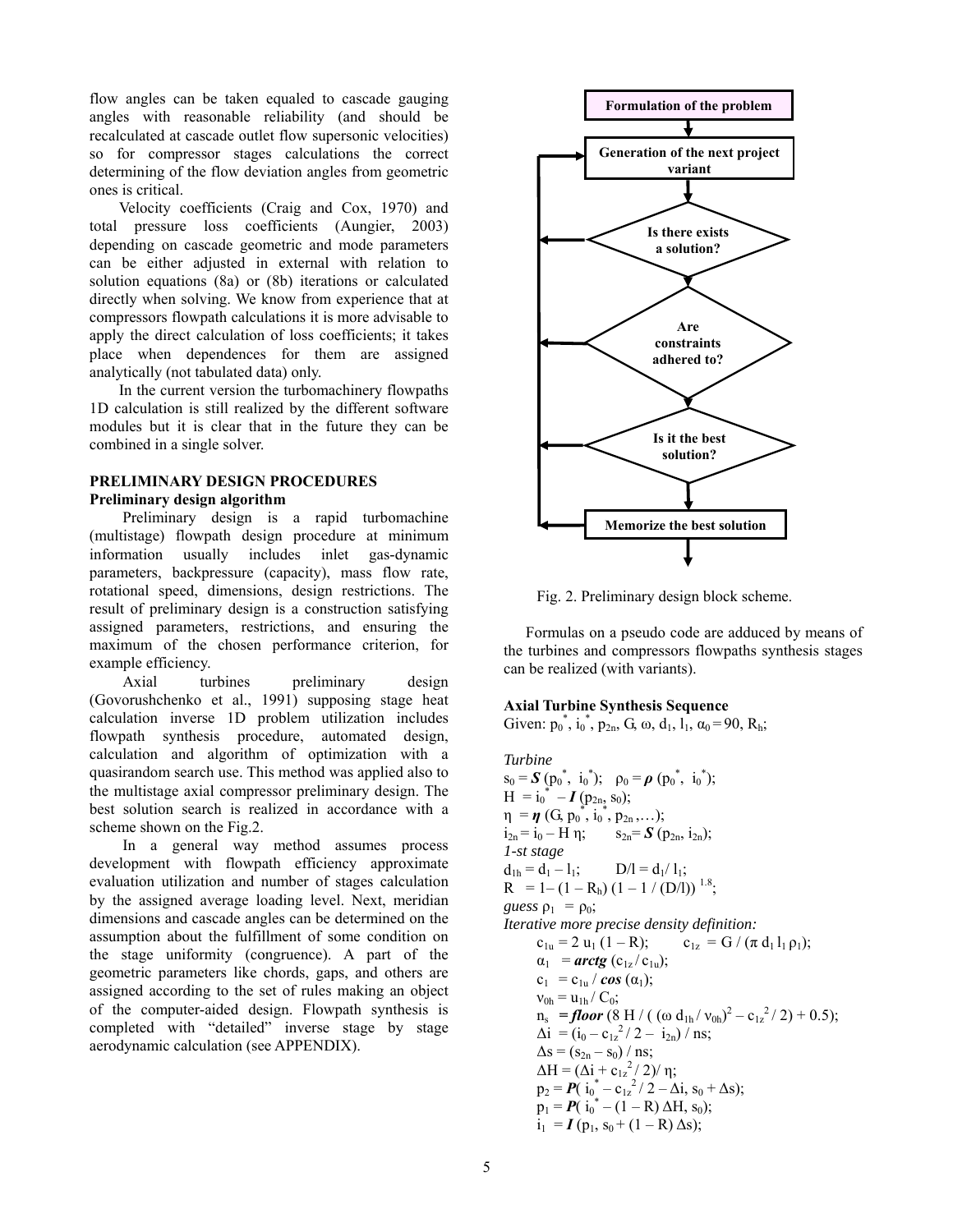$\rho_1 = \rho (p_1, i_1);$ *until*  $ρ<sub>1</sub> converged$ *Other Stages*  $(l < j < n<sub>s</sub>)$  $c_{1z,j} = c_{1z} (1 + (K_z - 1) j / (n_s - 1));$  $i_{0,j}$  =  $i_0 - c_{1z}^2/2 - j^* \Delta i + c_{1z,j}^2/2;$  $s_{0,j} = s_0 + j^* \Delta s;$  $ΔH = Δi / η + c_{1z,j}^{2}/2;$ *guess*  $R_i = 0$ ; *Iterative more precise density definition:*   $p_{2j} = P(i_0 - c_{1z,j}^2/2 - (j + 1) \Delta i, s_0 + (j + 1) \Delta s);$  $p_{1,j} = P(i_{0,j} - (1 - R_j) \Delta H, s_{0,j});$  $i_{1,j} = I (p_{1,j}, s_{0,j} + (1 - R_i) \Delta s);$  $\rho_{1,j} = \rho(p_{1,j}, i_{1,j});$  $l_{1,j} = 0.5 \left(-D_h + (D_h^2 + 4 \text{ G}/(\pi \rho_{1,j} \text{ c}_{1z,j}))\right)^{1/2});$  $R_i$  = 1 – (1 –  $R_h$ ) (1 – 1<sub>i</sub>/( $D_h$  + 1<sub>i</sub>))<sup>1.8</sup>; until  $\rho_{1,j}$  converged *Design "Detailed" turbine inverse stage by stage calculation* 

## **Axial Compressor Synthesis Sequence**

Given:  $p_0^*$ ,  $i_0^*$ ,  $p_{2n}$ ,  $G$ ,  $\omega$ ,  $d_1$ ,  $l_1$ ,  $\alpha_{1,1}$ ;

 $s_0 = S(p_0^*, i_0^*);$ guess  $\rho_{1,1}$ ,  $c_{1,1}$ *Iterative more precise density definition at inflow*:  $c_{1z,1} = c_{1,1} \sin{(\alpha_{1,1})};$  $i_{0,1} = i_{0,1}^* - c_{1,1}^2/2;$  $p_{0,1} = P(i_{0,1}, s_0);$ *until*  $ρ<sub>1.1</sub> converged$  $p_{3,n} = p_{0,1} \pi;$  $i_{3,n}$  =  $I$  (p<sub>3,n</sub>, s<sub>0</sub>);  $c_{1z,n} = c_{1z,1} K_z;$  $c_{1,n} = c_{1z,n} / sin(\alpha_{1,n});$  $i_{3t,n}$  \* =  $i_{3,n}$  +  $c_{1,n}$  <sup>2</sup>/2;  $\eta = \eta$  (...);  $i_{3,n}^* = i_0^* + (i_{3t,n}^* - i_0^*) / \eta;$ <br>  $\vdots$  =  $\vdots$  =  $i_{3n}^* - 2i_0^*$  $i_{3,n} = i_{3,n}^* - c_1^2/2;$  $\rho_{1,n} = \rho$  ( $p_{3,n}, i_{3,n}$ );  $l_{1,n} = G/(\pi \rho_{1,n} d_{1,n} c_{1z,n})$  $u_1 = \omega d_{1,n}/2;$  $n_s$  = *ceil* ((i<sub>3</sub><sup>\*</sup> - i<sub>0</sub>)/(u<sub>1</sub><sup>2</sup> H<sub>t</sub>));  $c_{1z0} = (c_{1z,1} + c_{1z,n})/2;$  $n_0$  = *max* (1,  $n_s$  /2);  $L_{u0} = (i_3^* - i_0)/n_s;$ *Iterative more precise loading definition:*   $\eta_0 = \eta$ ; *for all stages:*   $c_z = c_{z0} (1 + (K_z - 1) * ((i - n_0) / n));$  $L_u = L_{u0} (1 + (K_h-1)*( (i - n_0)/n);$  $c_{1z,n} = c_{2z,n} = c_{3z,n} = c_z;$  $d_{1,i} = d_{2,i} = d_{3,i} = d_{1,1};$  $\alpha_{1,i} = \alpha_{1,1}$ ; *congruous stages*  $H_{t,i} = L_u / u_{1,i}^2$ ; " *Design" "Detailed" inverse stage by stage calculation*   $\pi$  =  $p_{3,n}$ /  $p_{1,1}$ ;  $\eta = (\dot{i}_{3t,n}^* - \dot{i}_0^*)/(\dot{i}_{3,n}^* - \dot{i}_0^*)$ ;

 $L_{u0} = L_{u0} \pi_0 / \pi;$ *while*  $|\eta_0 - \eta| > \varepsilon$  *or*  $|1 - \pi_0 / \pi| > \varepsilon$ .

The formal algorithm extensibility gives engineer an opportunity of the turbine and compressor type flowpaths synthesis problems of wide range of choice.

## **EXAMPLES OF A TURBINE AND COMPRESSOR PRELIMINARY DESIGN**

To demonstrate a software realization potentiality of the described axial turbines and compressors multistage flowpaths analysis and synthesis methods let's consider some examples.

#### **Axial turbine**

Gas turbine flowpath with parameters indicated below has designed with the constant hub and tip diameters.

| Gas turbine design parameters |                        |  |
|-------------------------------|------------------------|--|
| Working medium                | products of combustion |  |
| Inlet pressure                | 530000 Pa              |  |
| <b>Inlet Enthalpy</b>         | $1190000$ J/kg         |  |
| Mass flow rate                | 90 $kg/s$              |  |
| Rotation speed                | 5000<br>rps            |  |
| Outlet pressure               | 180000 Pa              |  |
| <b>Restrictions</b>           |                        |  |
| Number of stages              | 14                     |  |
| Tip diameter                  | no restrictions        |  |
| First stage nozzle length     | $0.050.15 \; m$        |  |
| Hub reactivity                | 00.2                   |  |
| <b>Search points</b>          | 700                    |  |

The results of considered variants are given in tab. 1, 2. Because of the stage uniformity there are given velocity triangles only for the first stage.

| Constant hub diameter |     | $0.60.8$ m |
|-----------------------|-----|------------|
|                       |     | Table 1.   |
| $\alpha_1$            | deg | 30.658004  |
|                       | deg | 70.857800  |
| $\mathcal{D}$         | deg | 34.033186  |
| $\alpha$ ,            | deg | 80.022138  |
| $u/C_0$               |     | 0.528328   |
| R                     |     | 0.370871   |
|                       |     | 0.769738   |

Turbine integral characteristics by inverse problem: G<sub>0</sub>=90 kr/c, N = 24.0879 MW,  $\eta_i$  = 0.8912 by direct problem: G<sub>0</sub>=89.989, N=24.35 MW,  $\eta_i$  =0.8963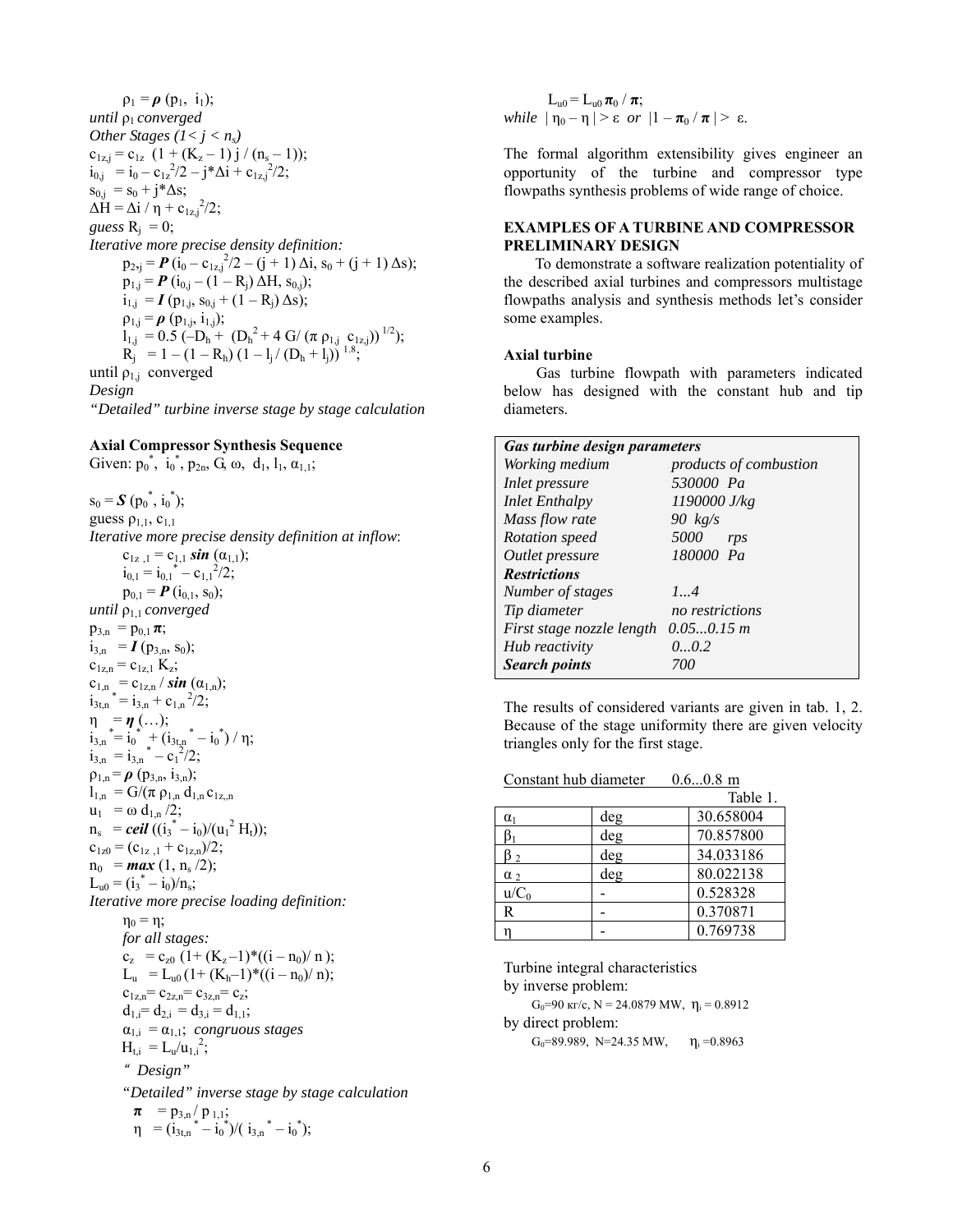

Fig.3. Turbine flowpath and velocity triangles of the first stage (constant hub diameter).

| Constant tip diameter |     | $1.01.6$ m |
|-----------------------|-----|------------|
|                       |     | Table 2.   |
| $A_1$                 | deg | 18.688596  |
| $B_1$                 | deg | 73.398619  |
| $B_2$                 | deg | 24.766969  |
| $A_2$                 | deg | 111.896133 |
| $u/C_0$               |     | 0.675703   |
| R                     |     | 0.340574   |
| H                     |     | 0.855622   |

This case integral characteristics by inverse problem:

G<sub>0</sub>=90 kr/c,  $N = 24.3742$  MW,  $\eta_i = 0.901792$ by direct problem: G<sub>0</sub>=89.982 kg/s, N=24.34 MW,  $\eta_i = 0.9007$ 

Fast response of the turbine preliminary design accomplishment should be noted as it may be restricted by moderate (of the hundredth order) number of a random search points.

## **Axial compressor**

Axial compressor flowpath with parameters indicated below has designed with the constant hub and tip diameters.



Fig.4. Turbine flowpath and velocity triangles of the first stage (constant tip diameter)

| Compressor design parameters           |                 |      |  |
|----------------------------------------|-----------------|------|--|
| Working medium                         | air             |      |  |
| Inlet pressure                         | 100000 Pa       |      |  |
| Inlet flow angle                       | 90              | deg  |  |
| Inlet temperature                      | 300             | K    |  |
| Mass flow rate                         | 15 <sup>7</sup> | kg/s |  |
| Rotation speed                         | 20000           | rps  |  |
| Inlet pressure                         | 500000 Pa       |      |  |
| <b>Restrictions</b>                    |                 |      |  |
| Number of stages                       | 14              |      |  |
| Tip diameter no restrictions           |                 |      |  |
| First stage nozzle length $0.050.15$ m |                 |      |  |
| Load coefficient                       | 0.40.8          |      |  |
| <b>Search points</b>                   | 2000            |      |  |

Obtained results are in the tables 3, 4.

|--|

|             |     | Table 3.   |
|-------------|-----|------------|
|             | deg | 43.189624  |
| $\alpha_2$  | deg | 124.338411 |
| $B_{2}$     | deg | 73.279359  |
| $\alpha$ 3  | deg | 90.000000  |
| $\rm H_{t}$ |     | 0.642297   |
| R           |     | 0.594526   |
|             |     | 0.853064   |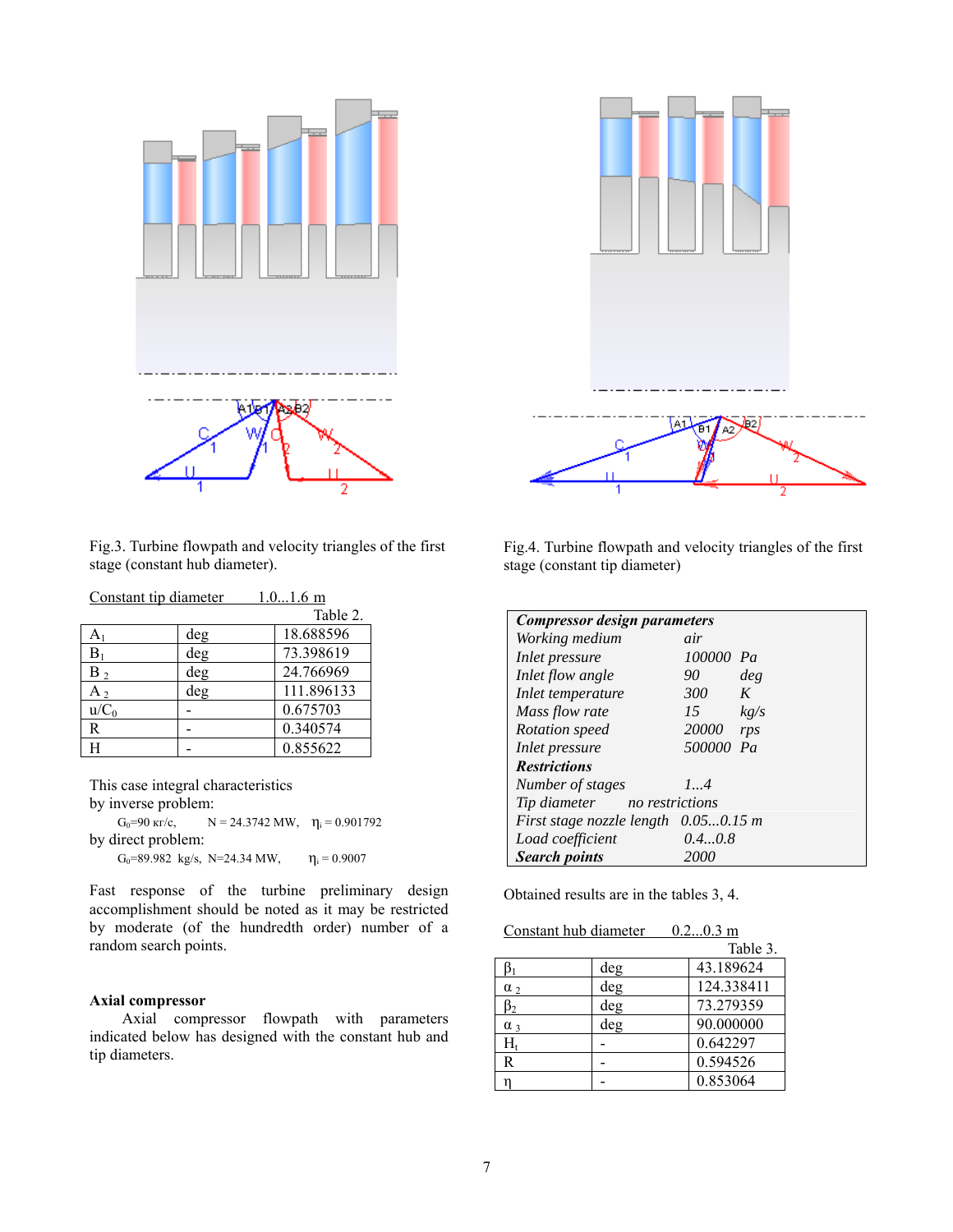

Fig.5. Compressor flowpath and velocity triangles of the first stage (constant hub diameter)

Compressor integral characteristics by inverse problem:  $G_0=15 \text{ m/c}$ ,  $\eta_i = 0.858088$ by direct problem:  $G_0=14.961 \text{ kT/c}$ ,  $\eta_i = 0.8690$ 

| Constant tip diameter |     | 0.30.5m    |
|-----------------------|-----|------------|
|                       |     | Table 4.   |
| B1                    | deg | 43.818503  |
| A <sub>2</sub>        | deg | 126.012215 |
| B <sub>2</sub>        | deg | 72.502638  |
| A <sub>3</sub>        | deg | 90.000000  |
| $H_t$                 |     | 0.697492   |
| R                     |     | 0.651254   |
|                       |     | 0.927679   |

Compressor integral characteristics

by inverse problem:  $G_0=15 \text{ kr/c}$ ,  $\eta_i = 0.920019$ by direct problem:  $G_0=14.438 \text{ kr/c}, \eta_i=0.9157$ 

Number of the random search points at compressor preliminary design should be taken considerably more in contrast to turbine (of the thousandth order). It is caused by "rarity" of the permissible solutions in the compressor design parameters space.





Fig.6. Compressor flowpath and velocity triangles of the first stage (constant tip diameter)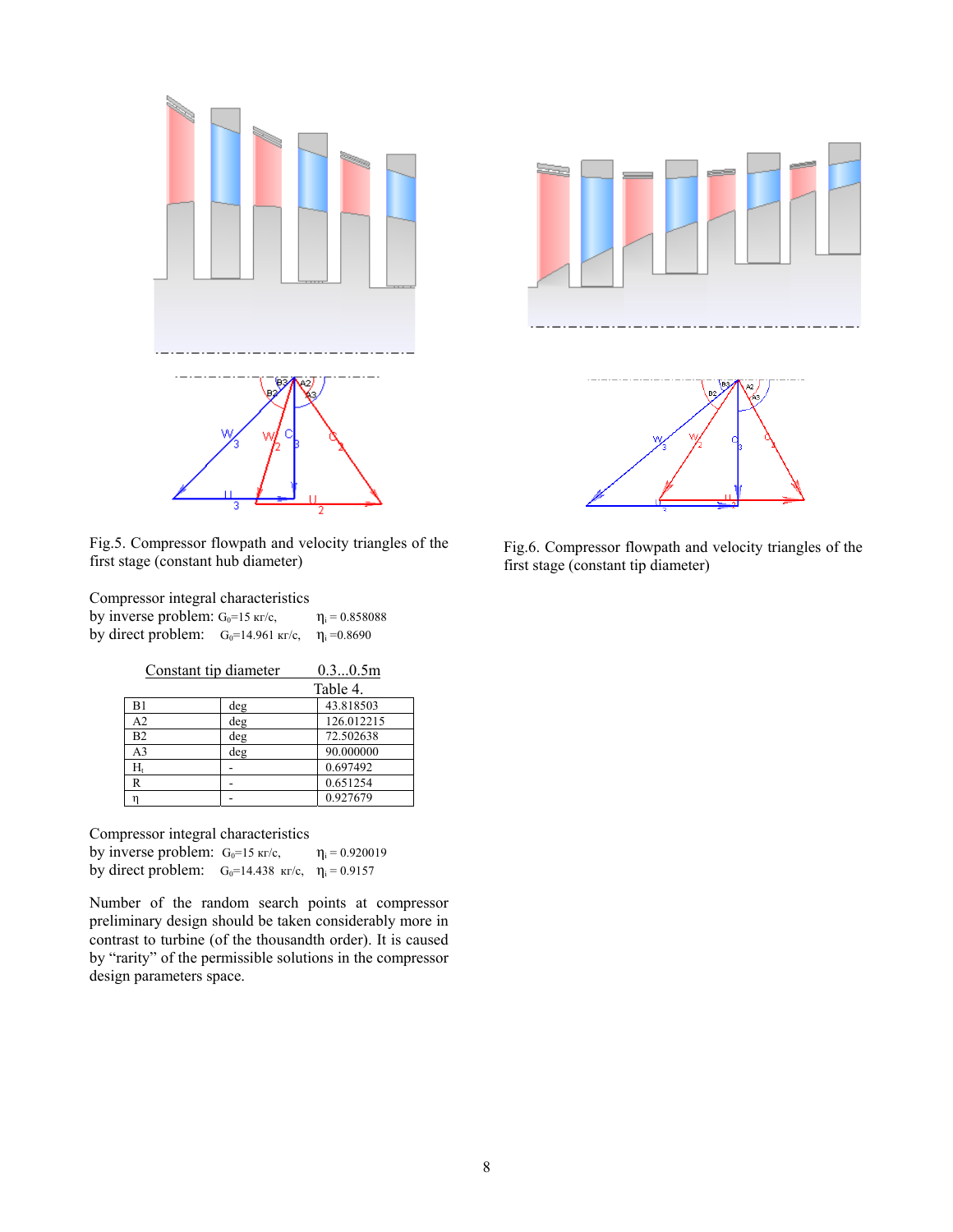#### **CONCLUSION**

The extension of the axial turbines flowpaths analyses and synthesis engineering principles to the axial compressors in the context of its utilization in the turbomachines integrated CAD system. An experience suggests about possibility of a more detailed theoretical method elaboration of the turbines and compressors design. It made possible to generalize previously designed software and with the various invariant subsystems utilization to extend turbine subsystem functionality to compressor components rapidly and surely. In the short term it is assumed to extend software potentiality to the radial turbomachines and mixed type flowpaths.

#### **REFERENCES**

ERCOFTAC, 1997, "3D Flow Simulation in Turbomachinery: The ERCOFTAC Seminar and Workshop", 6–10 Jan. 1997, Courchevel, France. –  $1997. - 193$  p.

Aungier R.H. Axial-Flow compressors: a strategy for aerodynamic design and analysis. - New York, 2003.-361 pp.

Boiko A., Govorushchenko Y.. 典he Theory of Axial Turbines Flow Path Optimal Design Basics.  $\Box$ – Kharkov, Vischa Shkola, KhSU 1989. - 217 pp. (in

#### Russian)

Craig H. R. M., Cox H. J. A. "Performance Estimation of Axial Flow Turbines". The Sust. Of Mech. Eng/ Proc, 1970/71, vol. 185, 32/71, P. 407-424.

Denton J.D. "Designing in three dimensions" // AGARD Lecture Series. Turbomachinery Design Using CFD.  $-1994. - P. 3-1-3-14.$ 

Govorushchenko Y., Романов Г.Л., Скибина Е.Э.

"А в т о м а т и з и ров анное

п р е д в арит е л ь ное п р о е к т и р о -в а н и е проточной части многоступенчатых

п а ров и х т у р б и н ".- "Теплоэнергетика", №6 1991.

Moroz L., Govorush enko Y., Pagur P. 鄭xial turbine stages design: 1D/2D/3D simulation, experiment, optimization. Design Of Single Stage Test Air Turbine Models And Validation Of 1D/2D/3D Aerodynamic Computation Results Against Test Data $\square$ . Proceedings of ASME Turbo Expo 2005, June 6-9, 2005. Reno-Tahoe, Nevada, USA. GT2005-68614-2630

Moroz L., Govorush enko Y., Romanenko L., Pagur P.. 溺ethods and Tools for Multidisciplinary Optimization of Axial Turbine Stages with Relatively Long Blades $\Box$ . Proceedings of ASME Turbo Expo 2004, June 11-14, 2004. Vienna, Austria. GT2004- 53379

Moroz L., Govorushchenko Y.. 溺ultidisciplinary Optimization of Multistage Axial Turbines Flow Path□.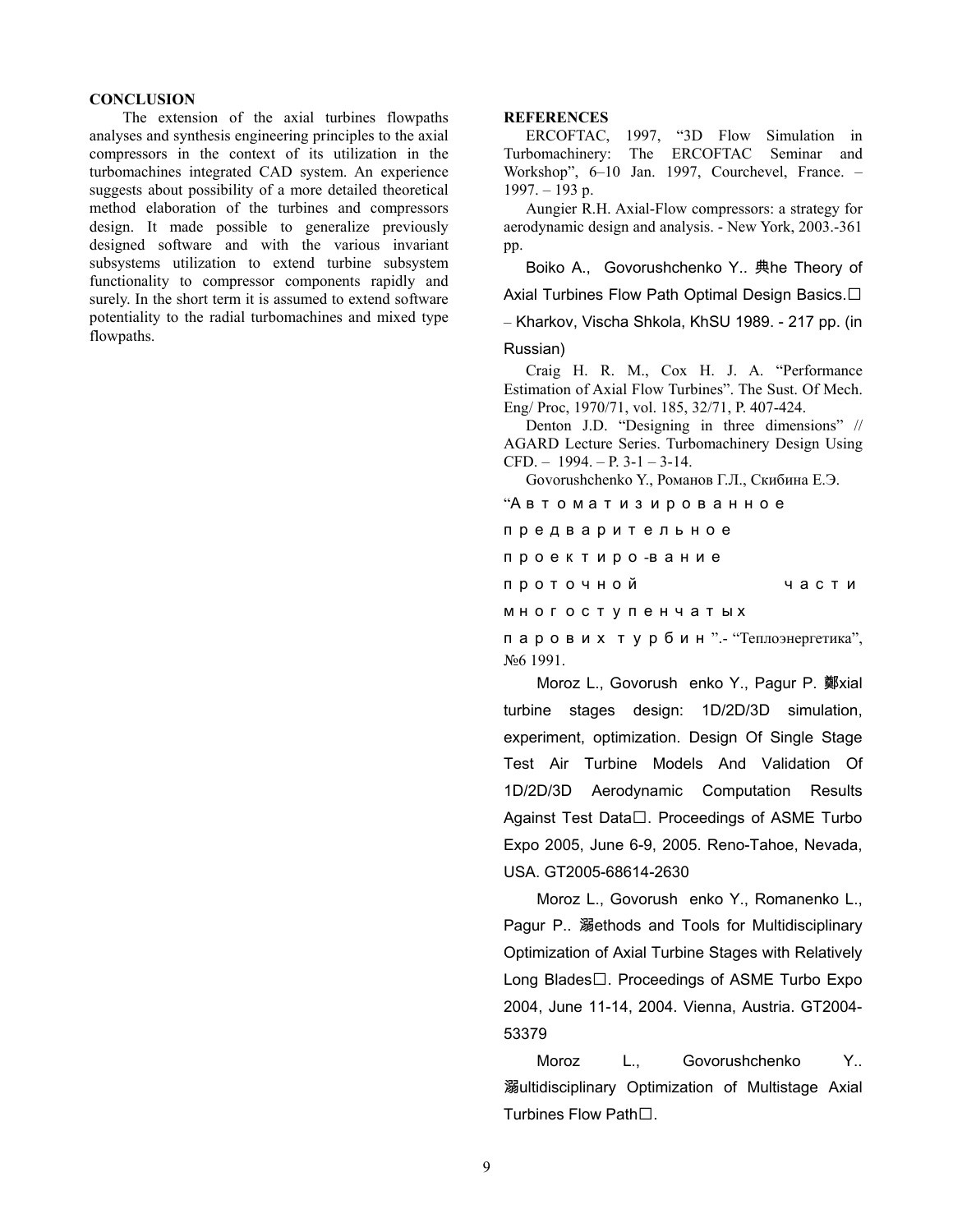Proceedings of 10th AIAA/ISSMO Multidisciplinary Analysis and Optimization Conference, Albany, New York, Aug. 30-1, 2004